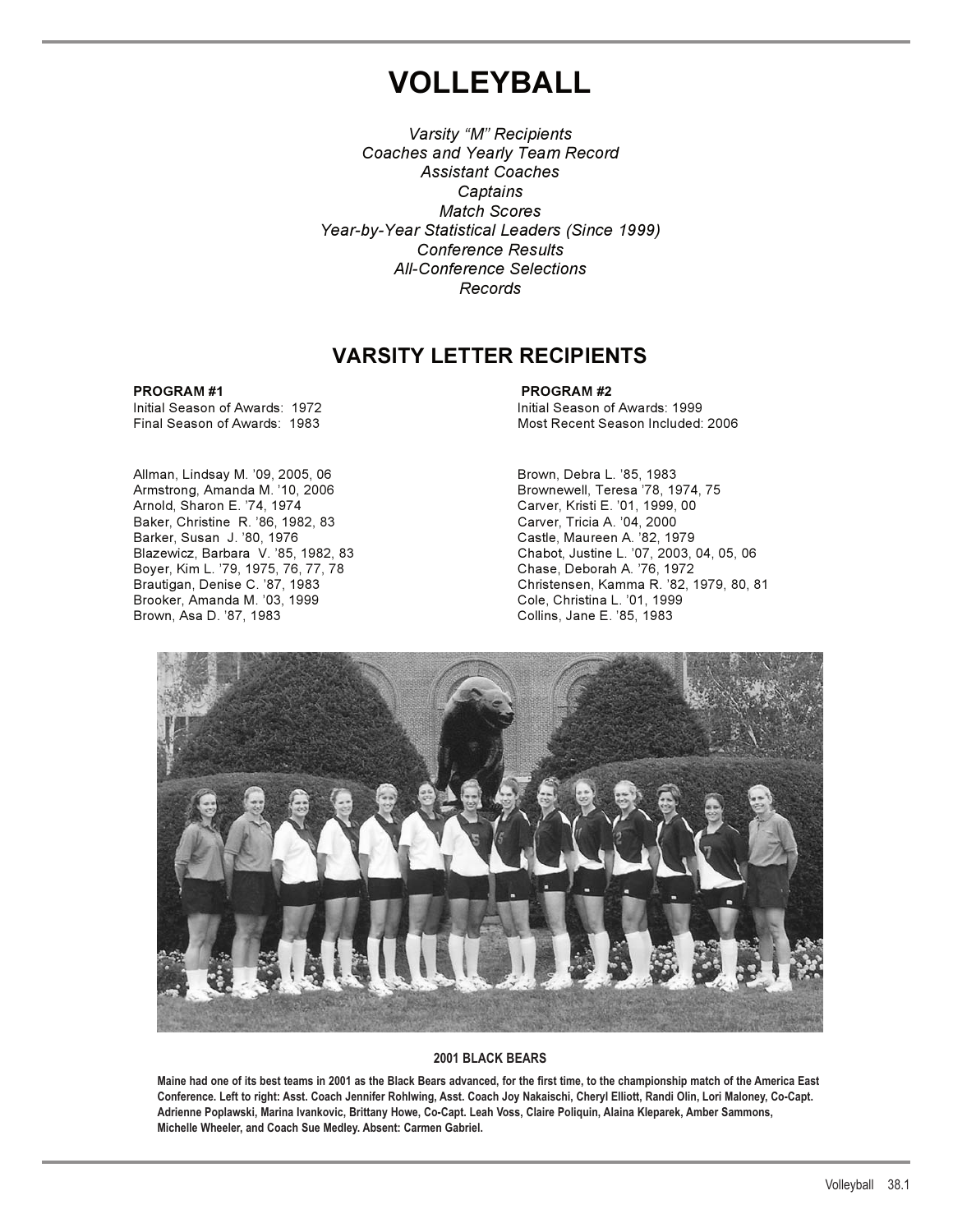Connacher, Jody K. '07, 2003, 04, 05, 06 Howe, Brittany L. '05, 2002, 03, 04<br>Cummings, Barbara M. '79, 1975, 76, 77, 78 Ivankovic, Marina '04, 2001, 02, 04 Cummings, Barbara M. '79, 1975, 76, 77, 78 Daughtery, Christy L. '81, 1978 Jordan, Kalli '06, 2002, 03, 04, 05 Deighton, Renea P. '79, 1976, 77 Karkos, Theresa M. '78, 1975, 76, 77 Desroches, Elizabeth A. '77, 1974, 75, 76 Khan, Heather E. '85, 1981, 82 Desroches, Pamela '84, 1980, 81, 82, 83 Kiehl, Brittany A. '09, 2005, 06 Domer, Jennifer S. '10, 2006 Kleparek, Alaina K. '04, 2000, 01, 02, 03 Dowding, Tanya J. '00, 1999 **Lawson, Amy M. '09, 2005, 06** 

Dunham, Barbara H. '81, 1977 Linn, Kellyann '84, 1980, 81, 82, 83 Elliott, Cheryl S. '04, 2000, 01 Maloney, Lori '04, 2001, 02 Etter, Katherine S. '80, 1976, 77, 78, 79 McCarthy, Kim C. '81, 1977 Farrington, Wendy L. '81, 1978, 80 Flewelling, Heidi S. '85, 1981, 82, 83 Michaud, Maxine D. '74, 1972, 73 Fotter, Shannan M. '06, 2003, 04, 05 Froding, Joy A. '86, 1983 **Mortan A. 1980** Morin, Patricia A. '86, 1980 Fruehauf, Katrina E. '09, 2005, 06 Morin, Patricia L. '77, 1974 Gabriel, Carmen '05, 2001, 02, 03, 04 Mosher, Jean A. '74, 1972, 73 Gaedt-Lindsay, Sabine K. '80, 1978, 79

Gilbertson, Martha S. '81, 1977, 78 Nitschke, Beth A. '82, 1980, 81 Goettsch, Laura V. '09, 2006 **Communication** Clin, Randi J. '04, 2000, 01, 02 Greaves, Laura '79, 1976, 77 **Page, Page, Margaret S. '09, 2005, 06** Guidinger, Leah '06, 2002, 03, 04, 05 Pelletier, Dawn M. '78, 1974 Hamilton, Patricia L. '77, 1973, 74, 75, 76 Peterson, Karen J. '81, 1976, 77, 78, 79 Haney, Sara K. '03, 1999 **Poliquin, Claire '04, 2000, 01, 02** Hearty, Lynn A. '87, 1983 Poplawski, Adrienne S. '02, 2000, 01 Hicks, Carolyn A. '84, 1981 Reilly, Karen L. '76, 1973 Higgins, Nickolette A. '78, 1973, 74, 75, 76 Reyes, Cathie E. '83, 1979, 80

Kaczor, Linda M. '84, 1979, 80, 81, 82 Krebs, Louann M. '76, 1972, 73, 74

Perry, Pamela S. '77, 1974, 75



#### **MAINE'S FIRST VOLLEYBALL TEAM**

**Maine's first formal volleyball team appeared on the scene in the fall of 1972 and established a winning tradition right from the start. Coach Janet Anderson's Bears won all 13 of their matches. Members of the historic team were, seated, left to right: Deb Chase, Nancy Stetson, Capt. Sally Stone, Maxine Michaud, and Victoria Vrona. Standing, left to right: Louann Krebs, Deb Westman, Ann Mountford, and Jean Mosher. Absent: Coach Janet Anderson.**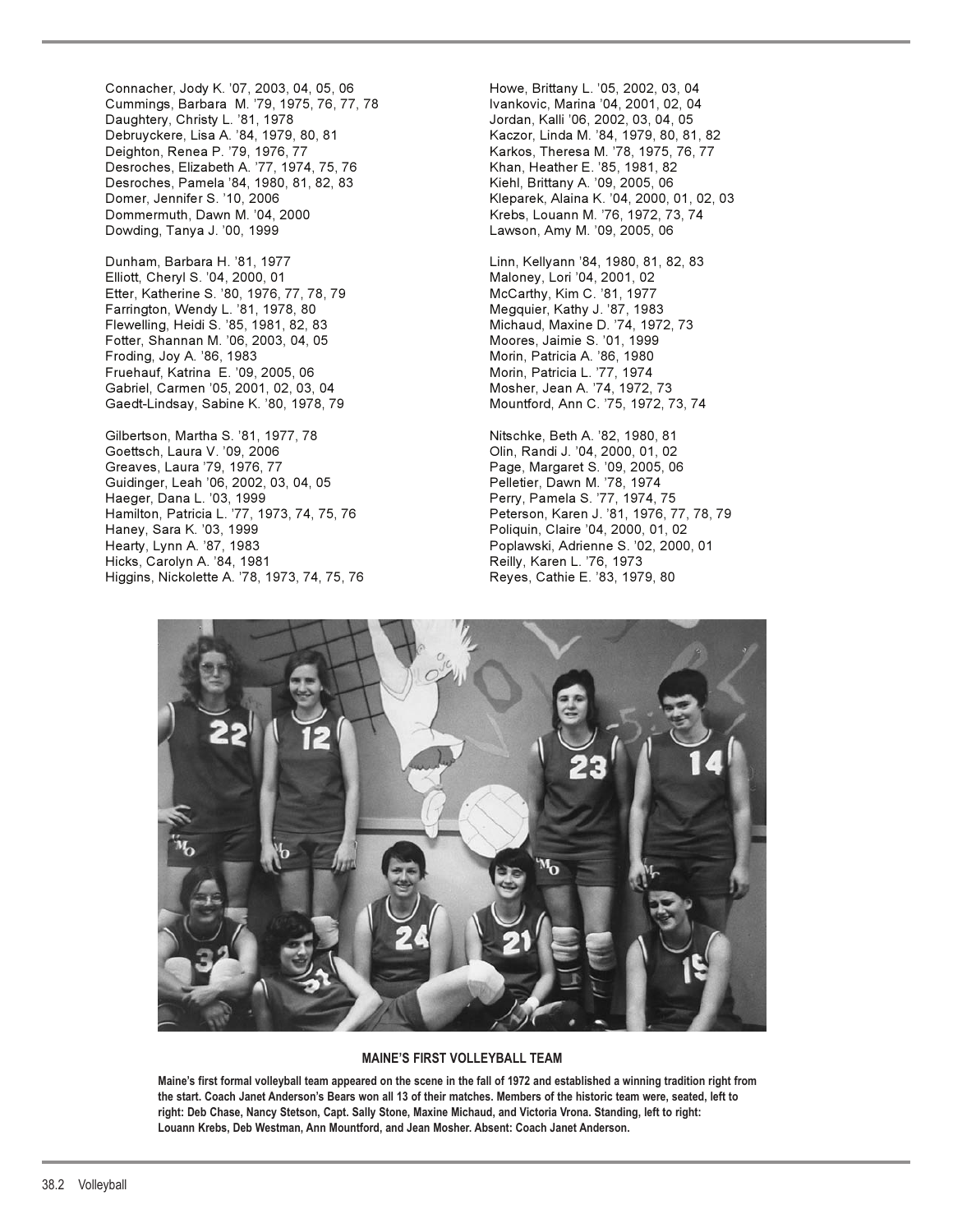Ryan, Mary J. '81, 1977, 78, 79, 80 Ulwick, Lisa M. '83, 1979 Sammons, Amber R. '03, 2001, 02 Vollmer, Jennifer '04, 2000 Scibilia, Linda S. '82, 1978, 79, 80, 81 Voss, Leah J. '02, 2000, 01 Seipp, Shelly K. '07, 2003, 04, 05, 06 Stetson, Nancy L. '73, 1972 Williams, Gwyn L. '85, 1981 Stevens, Julie B. '81, 1978 Wise, Carol R. '81, 1978, 79, 80

Shannon, Kathy L. '83, 1980 Westman, Deborah L. '75, 1972, 73, 74 Smith, Linda C. '80, 1977, 78, 79 Westman, Dianne L. '77, 1973, 74, 75, 76 Stone, Sally L. '73, 1972 Wolfenden, Jessica E. '09, 2005, 06 Wright, Ashlee M. '09, 2005, 06 Yeck, Kristy D. '04, 2000



#### **1978 BLACK BEARS**

**Maine's winning tradition continued in 1978 as the Black Bears posted a 20-6 record. Standing, left to right: Co-Capt. Barb Cummings, Carol Wise, Linda Scibilia, Co-Capt. Kim Boyer, Martha Gilbertson, and Sabine Gaedt-Lindsay. Seated, from bottom to top and left to right: Mary Jane Ryan, Linda Smith, Wendy Farrington, Kathy Etter, Julie Stevens, Christy Daugherty, and Karen Peterson. Absent: Coach Janet Anderson.**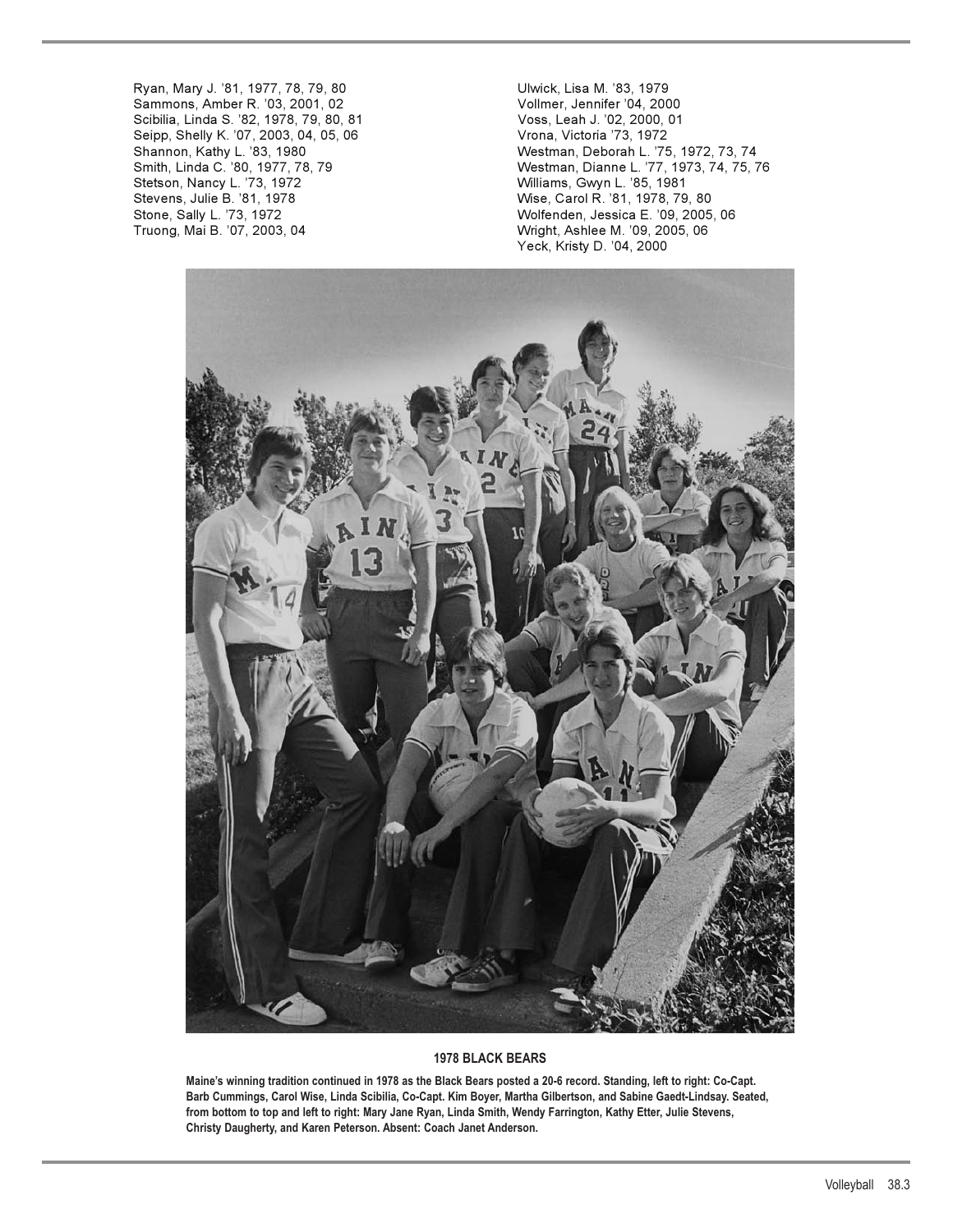# **HEAD COACHES AND YEARLY TEAM RECORD**

|      | Coach             | w                 | L              | т           | Pct.  |
|------|-------------------|-------------------|----------------|-------------|-------|
| 1972 | Janet R. Anderson | 13                | 0              | 0           | 1.000 |
| 1973 | Janet R. Anderson | 13                | $\overline{c}$ | 0           | .867  |
| 1974 | Janet R. Anderson | 16                | 1              | 0           | .941  |
| 1975 | Janet R. Anderson | 20                | 3              | 1           | .854  |
| 1976 | Janet R. Anderson | 22                | 3              | 0           | .880  |
| 1977 | Janet R. Anderson | 15                | 9              | 0           | .625  |
| 1978 | Janet R. Anderson | 20                | 6              | 0           | .769  |
| 1979 | Janet R. Anderson | 17                | 9              | 0           | .654  |
| 1980 | Janet R. Anderson | 11                | 11             | 0           | .500  |
| 1981 | Janet R. Anderson | 20                | 9              | 0           | .690  |
| 1982 | Janet R. Anderson | 18                | 9              | 0           | .667  |
| 1983 | Laurie L. Osgood  | 16                | 6              | 0           | .727  |
| 1999 | Sue Medley        | 0                 | 21             | 0           | .000  |
| 2000 | Sue Medley        | $12 \overline{ }$ | 18             | 0           | .400  |
| 2001 | Sue Medley        | 17                | 12             | 0           | .586  |
| 2002 | Sue Medley        | 9                 | 21             | 0           | .300  |
| 2003 | Sue Medley        | 14                | 20             | 0           | .412  |
| 2004 | Lynn T. Atherley  | 17                | 11             | 0           | .607  |
| 2005 | Lynn T. Atherley  | 11                | 13             | 0           | .458  |
| 2006 | Lynn T. Atherley  | 6                 | 20             | $\mathbf 0$ | .231  |
|      |                   | 287               | 204            | 1           | .584  |



### **2004 UM VOLLEYBALL SQUAD**

**For the second time in three seasons, Maine advanced to the championship game of the America East Conference. Front Row, left to right: Kalli Jordan, Justine Chabot, Shelly Seipp, Mai Truong, and Judy Connacher. Back Row, left to right: Coach Lynn Atherley, Shannan Fotter, Co-Capts. Marina Ivankovic and Brittany Howe, Carmen Gabriel, Leah Gunninger, and Asst. Coach Amy Schreiber.**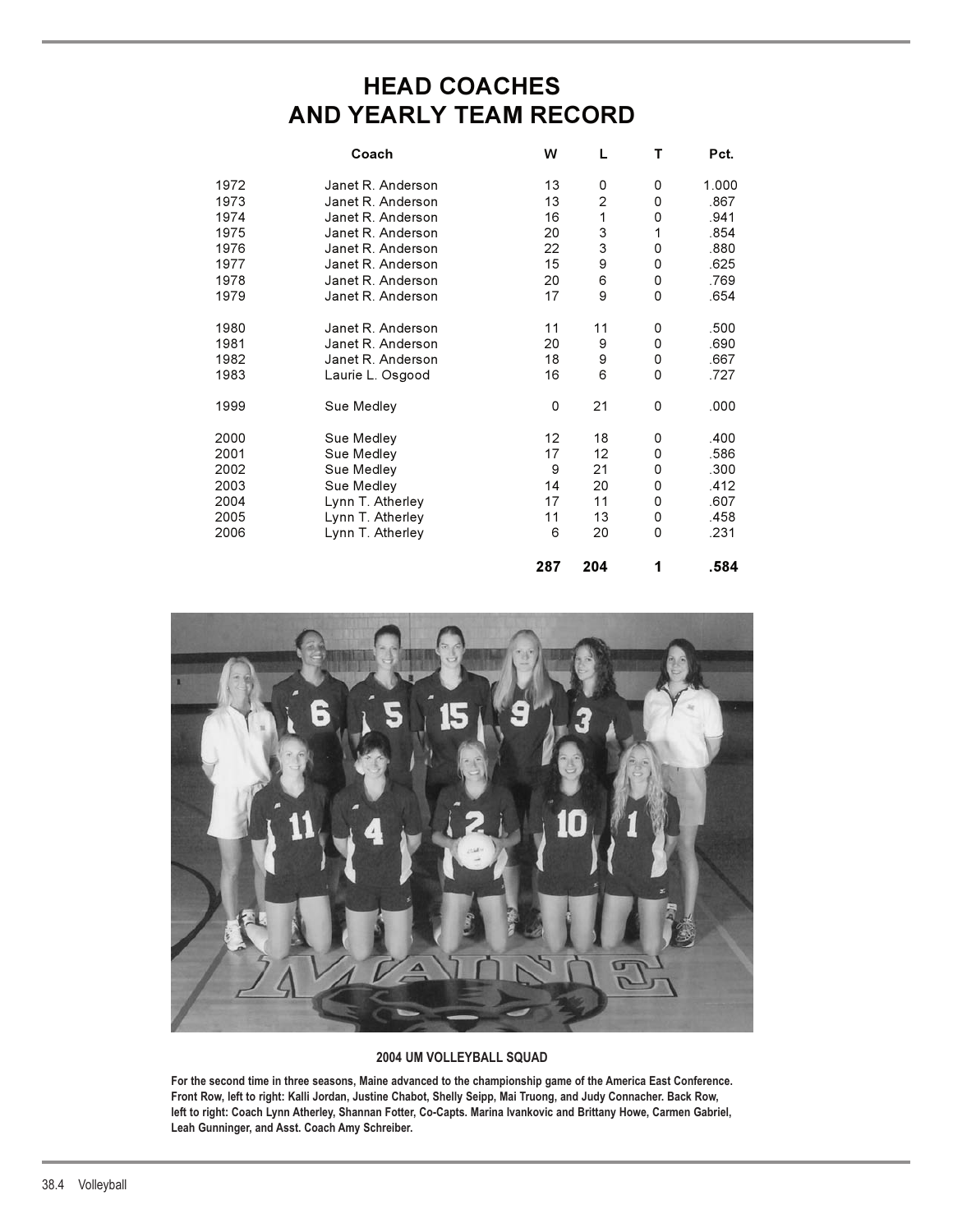## **ASSISTANT COACHES**

Hall, Angela (2002) Kaczor, Linda (1983) Schreiber, Amy (2004-06) Nakaishi, Joy (2001) Bernier, Leah (2005) Rohlwing, Jennifer (2001) Dudley, Chris (2000)

# **CAPTAINS**

Boyer, Kim L. (1978) Kaczor, Linda M. (1982) Carver, Kristi E. (2000) Carver, Kristi E. (2000) Chabot, Justine L. (2006) Kleparek, Alaina K. (2003) Christensen, Kamma R. (1981) Krebs, Louann M. (1973) Cummings, Barbara M. (1977, 78) Desroches, Elizabeth A. (1976) Mountford, Ann C. (1974) Desroches, Pamela (1982-83) Farrington, Wendy L. (1980) Poplawski, Adrienne S. (2001) Gabriel, Carman (2002, 04) Ryan, Mary J. (1980) Guidinger, Leah (2005)<br>Hamilton, Patricia L. (1975, 76) Seipp, Shelly K. (2006) Hamilton, Patricia L. (1975, 76) Higgins, Nickolette A. (1976) Smith, Linda C. (1979)<br>Howe, Brittany L. (2004) Stone, Sally L. (1972) Howe, Brittany L. (2004) Ivankovic, Marina (2004) Voss, Leah J. (2001)

Westman, Deborah L. (1973, 74, 76)



#### **1983 BLACK BEARS**

**Laurie Osgood succeeded Janet Anderson as Maine's volleyball coach prior to the start of the 1983 season, but the winning tradition continued as the Bears won 16 of 20 matches. Front Row, left to right: Christine Baker, Kathy Megquier, Asa Brown, Debra Brown, Heidi Flewelling, and Jane Collins. Middle Row, left to right: Mgr. Lorraine Stymiest, Coach Osgood, and Asst. Coach Linda Kaczor. Standing, left to right: Lynn Hearty, Co-Capt. Kellyann Linn, Joy Froding, Denise Brautigan, Co-Capt. Pam Desroches, and Barbara Blazewicz.**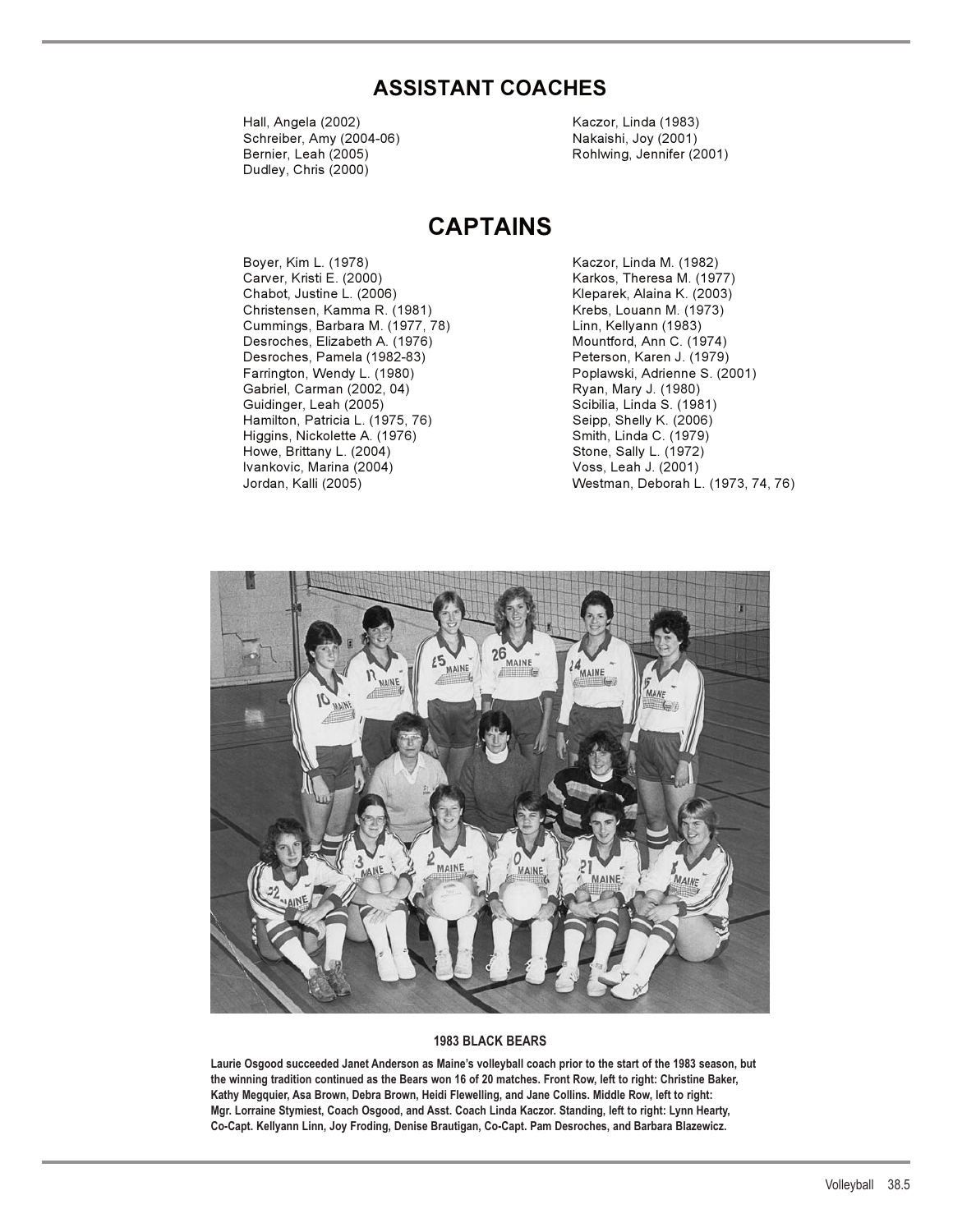# **YEAR-BY-YEAR MATCH SCORES**

*Volleyball's first tenure as a varsity sport began in 1972 and ended in 1983. The second tenure began in 1999 and continues today. Although the seasonal records (13-0 and 13-2) of the 1972 and 1973 teams are accurate, an exhaustive search failed to provide scores of individual matches. The schedules of both seasons consisted primarily of matches vs. in-state opponents UMFK, UMM, UMF, UMA, UMPG, UMPI, Bates, and Westbrook Colleges. Scores of most matches in 1976 also could not be located, although the seasonal record is accurate.*

| 1974 (16-1)            |                | 1976 (cont.)        | 1978 (cont.)                     |  |                                  |                                                    |
|------------------------|----------------|---------------------|----------------------------------|--|----------------------------------|----------------------------------------------------|
| 0 New Hampshire        | 2              | W UMPI              | L                                |  | 2 Bates                          | 0                                                  |
| 2 Ricker               | 0              | L Rhode Island      | W                                |  | 2 New Hampshire                  | 0                                                  |
| 2 UMFK                 | 0              | W New Hampshire     | L                                |  | 1 Boston U.                      | $\overline{c}$                                     |
| 2 UMPI                 | 0              | W Bridgewater State | L                                |  | 2 Vermont                        | 0                                                  |
| 2 UMPI                 | 0              | W UMM               | L                                |  | 2 New Hampshire                  | 1                                                  |
| 2 UMFK                 | 0              | L Massachusetts     | W                                |  | 0 Springfield                    | $\mathbf 2$                                        |
| 2 Bates                | 0              | W Bates             | L                                |  | 0 Delaware                       | $\overline{c}$                                     |
| 2 UMPI                 | 0              | W UMF               | L                                |  | 2 Vermont                        | 0                                                  |
| 2 UMPI                 | 1              | W UMPI              | L                                |  | 2 Cent. Connecticut              | $\mathbf 1$                                        |
| 2 UMM                  | 0              | W UMM               | L                                |  | 1 Yale                           | $\mathbf 2$                                        |
| 2 UMM                  | 0              | 3 Connecticut       | $\overline{c}$                   |  | 2 UMM                            | 0                                                  |
| 2 Rhode Island         | 0              | W UMPI              | L                                |  | 2 UMF                            | 0                                                  |
| 2 UMFK                 | 0              | W UMF               | L                                |  | 2 Husson                         | 0                                                  |
| 2 UMA                  | 0              | L New Brunswick     | W                                |  | 2 UMPI                           | 3                                                  |
| 2 UMPI                 | 0              | W Bates             | L                                |  | 2 UMPI                           | 0                                                  |
| 2 Ricker               | 0              | W UMPI              | L                                |  | 2 Bates                          | 0                                                  |
| 2 Bates                | 0              | W UMM               | L                                |  | 0 Massachusetts                  | $\mathbf{2}$                                       |
|                        |                | W UMF               | L                                |  | 2 Boston U.                      | 0                                                  |
| 1975 (20-3-1)          |                | W Bates             | L                                |  | 2 Providence                     | 0                                                  |
| 2 Bates                | 0              |                     |                                  |  | 2 Unity College                  | 0                                                  |
| 2 UMF                  | 0              | 1977 (15-9)         |                                  |  | 2 UMPI                           | 0                                                  |
| 0 New Hampshire        | $\overline{c}$ | 2 Gordon College    | 0                                |  | 2 UMF                            | 0                                                  |
| 1 UMM                  | $\overline{2}$ | 2 UMM               | 0                                |  |                                  |                                                    |
| 2 UMPI                 | 0              | 2 UMF               | 1                                |  | 1979 (17-9)                      |                                                    |
| 2 Bates                | 0              | 1 Salem State       | $\overline{c}$                   |  | 2 Husson                         | 0                                                  |
| 2 UMF                  | 1              | 2 Bates             | 0                                |  | 2 Bridgewater State              | 0                                                  |
| 1 New Hampshire        | 1              | 2 UMPI              | 1                                |  | 2 Southern Maine                 | 0                                                  |
| 2 UMFK                 | 0              | 2 UMF               | 0                                |  | 2 UMPI                           | 0                                                  |
| 2 UMM                  | 0              | 2 UMM               | 0                                |  | 2 UMF                            | $\mathbf{1}$                                       |
| 2 College of St. Louis | 0              | 2 UMPI              | 1                                |  | 1 Bates                          | $\overline{c}$                                     |
| 3 Connecticut          | $\overline{2}$ | 2 UMF               | 1                                |  | 2 Husson                         | 0                                                  |
| 2 Ricker College       | 0              | 2 Southern Maine    | 0                                |  | 2 UMA                            | 0                                                  |
| 2 UMF                  | 0              | 2 Ricker College    | 0                                |  | 2 UMM                            | 0                                                  |
| 2 UMM                  | 1              | 2 UMF               | 0                                |  | 3 UMPI                           | $\overline{c}$                                     |
| 0 New Brunswick        | $\overline{c}$ | 2 UMM               | 0                                |  | 2 Vermont                        | $\mathbf{1}$                                       |
| 2 UMFK                 | 0              | 1 Massachusetts     | $\overline{c}$                   |  | 3 Bates                          | $\overline{c}$                                     |
| 2 UMPI                 | 0              | 1 Williams          | $\overline{c}$                   |  | 2 Unity College                  | 0                                                  |
| 2 Ricker College       | 0              | 2 Bridgewater State | 0<br>3                           |  | 2 UMPI                           | 3                                                  |
| 2 UMPI                 | 0              | 0 Connecticut       |                                  |  | 0 Moncton                        | $\mathbf 2$                                        |
| 2 UMM                  | 1              | 0 Maryland          | $\overline{c}$                   |  | 2 New Hampshire                  | 0                                                  |
| 2 UMF                  | 0              | 0 So. Connecticut   | $\overline{c}$                   |  | 2 UMPI                           | 0                                                  |
| 2 UMPI                 | 1<br>1         | 0 Rhode Island      | $\overline{c}$<br>$\overline{2}$ |  | 0 George Washington              | $\overline{c}$                                     |
| 2 Bates                |                | 0 MIT               |                                  |  | 1 East Stroudsberg State 2       |                                                    |
|                        |                | 2 UMF               | 0<br>$\overline{c}$              |  | 0 Rhode Island                   | 2                                                  |
| 1976 (22-3)            |                | 1 UMPI              |                                  |  | 0 New Haven                      | $\mathbf 2$                                        |
| W UMM                  | L<br>L         | 1978 (20-6)         |                                  |  | 1 Springfield<br>1 New Hampshire | $\overline{\mathbf{c}}$<br>$\overline{\mathbf{c}}$ |
| W UMF<br>W UMPI        | L              | 2 UMM               | 0                                |  | 2 UMM                            | $\pmb{0}$                                          |
| 3 UMPI                 | $\overline{c}$ | 2 UMF               | 0                                |  | 2 UMF                            | 0                                                  |
| W UMM                  | L              | 2 UMPI              | 0                                |  | 2 Bates                          | 0                                                  |
| W UMF                  | L              | 2 Bridgewater State | 0                                |  |                                  |                                                    |
|                        |                |                     |                                  |  |                                  |                                                    |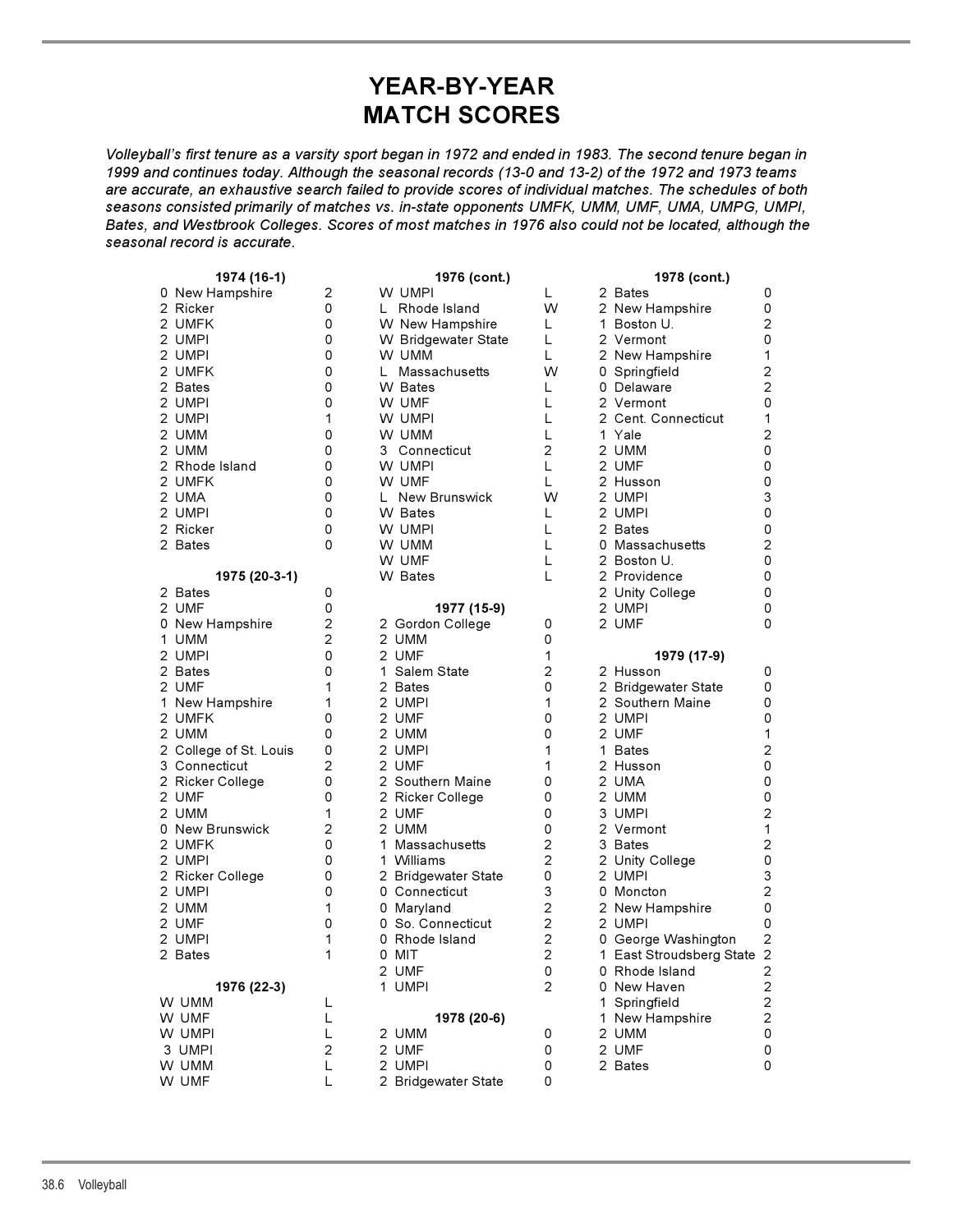| 1980 (11-11)                                                                                                                                                                                                                                                                                                                                                                                                                                                                                                                                                                                                                                                     |                                                                                                                    |
|------------------------------------------------------------------------------------------------------------------------------------------------------------------------------------------------------------------------------------------------------------------------------------------------------------------------------------------------------------------------------------------------------------------------------------------------------------------------------------------------------------------------------------------------------------------------------------------------------------------------------------------------------------------|--------------------------------------------------------------------------------------------------------------------|
| 0<br>Rhode Island<br>0<br>New Hampshire<br>$\mathbf 1$<br>Keene State<br>1<br>Vermont<br>2 UMPI<br>0 Bates<br>0 Bates<br>0 UMF<br>2 Husson<br>2 UMPI<br>3 UMPI<br>3 UMPI<br>1 Barnard Colle<br>0 Brown<br>0 Northeastern<br>0 Northeastern<br><b>Barnard College</b><br>2 UMPI<br>2 UMPI<br>2 Salen<br>2 MIT<br>Salem State<br>0 New Hampshire<br>2  UMF<br>2  Southern Maine<br>1 UMPI<br>$\overline{2}$<br><b>Bates</b>                                                                                                                                                                                                                                        | 22202200<br>0122200020021                                                                                          |
| 1981 (20-9)                                                                                                                                                                                                                                                                                                                                                                                                                                                                                                                                                                                                                                                      |                                                                                                                    |
| $\overline{\mathbf{c}}$<br>Mt. Holyoke<br>$\mathbf 1$<br>Smithy<br>0<br>E. Connecticut<br>$\mathbf 1$<br>Keene State<br>$2$<br>$2$<br>$2$<br>$2$<br>$2$<br>Salem State<br>Bridgeport<br>St. Joseph's/ME<br><b>UMM</b><br><b>Bates</b><br>$\mathbf{1}$<br>Vermont<br>0 Pennsylvania<br>0<br>Northeastern<br>$\mathbf 1$<br>Colgate<br>2 Bentley<br>2 Cent. C<br>Cent. Connecticut<br>$\overline{c}$<br>Bridgeport<br>0 Springfield<br>2 Unity College<br>$\overline{2}$<br>Husson<br>2 Husson<br>2 UMPI<br>3 Husson<br>2 U. of New Engla<br>2 UMFK<br>2 Southern Maine<br>1 UMF<br>2 St. Joseph's<br>2 St. Joseph's<br>U. of New England<br>$\overline{2}$<br>UMF | 1222100003222011<br>$\overline{c}$<br>0<br>$\overline{0}$<br>0<br>0<br>0<br>1<br>0<br>0<br>$\frac{2}{0}$<br>0<br>1 |
| 1982 (18-9)<br>Massachusetts<br>0<br>1<br>Bridgeport<br>0<br>Eastern Nazarene<br>1223222<br>Vermont<br>Westfield State<br>Amherst<br><b>UMPI</b><br><b>Bates</b><br>Southern Maine<br>Unity College<br><b>UMFK</b>                                                                                                                                                                                                                                                                                                                                                                                                                                               | 222100<br>$\mathbf{1}$<br>0<br>0<br>0                                                                              |

| 1980 (11-11)                  |                         | 1982 (cont.)                 |                | 2000 (12-18)               |                           |
|-------------------------------|-------------------------|------------------------------|----------------|----------------------------|---------------------------|
| 0 Rhode Island                | 2                       | 3 Vermont                    | 0              | 0 James Madison            | 3                         |
| 0 New Hampshire               | $\overline{c}$          | 2 Fairleigh-Dickinson        | 0              | 0 Delaware                 | 3                         |
| 1 Keene State                 | $\overline{c}$          | 0 Bryant College             | $\overline{c}$ | 0 Niagara                  | 3                         |
| 1 Vermont                     | $\overline{c}$          | 0 Northeastern               | $\overline{c}$ | 3 Wagner                   | 1                         |
| 2 UMPI                        | 0                       | 0 Bridgeport                 | $\overline{2}$ | 1 Lehigh                   | 3                         |
| 0 Bates                       | 2                       | 2 Bentley                    | 0              | 3 Rider                    | 1                         |
| 0 UMF                         | $\overline{c}$          | 0 Cent. Connecticut          | $\overline{2}$ | 3 Albany                   | 0                         |
| 2 Husson                      | 0                       | 3 UMPI                       | 0              | 3 Cent. Connecticut        | 1                         |
| 2 Unity College               | 0                       | 2 Husson                     | 0              | 1 Dartmouth                | 3                         |
| 2 UMPI                        | 0                       | 2 UMFK                       | 0              | 0 St. John's               | 3                         |
| 3 UMPI                        | 1                       | 2 U. of New England          | 0              | 0 Dartmouth                | 3                         |
| 1 Barnard College             | 2                       | 2 UMPI                       | 1              | 3 Quinnipiac               | 0                         |
| 0 Brown                       | $\overline{\mathbf{c}}$ | 1 UMF                        | $\overline{c}$ | 3 Columbia                 | $\overline{c}$            |
| 0 Northeastern                | $\overline{c}$          | 2 Southern Maine             | 0              | 3 Binghamton               | $\overline{c}$            |
| 2 UMPI                        | 0                       | 2 Bates                      | 0              | 0 Northeastern             | 3                         |
| 2 Salem State                 | 0                       | 2 UMF                        | 1              | 0 New Hampshire            | $\ensuremath{\mathsf{3}}$ |
| 2 MIT                         | 0                       |                              |                | 3 Vermont                  | 0                         |
| 0 New Hampshire               | 2                       | 1983 (16-6)                  |                | 1 Hofstra                  | 3                         |
| 2 UMF                         | 0                       | 2 So. Massachusetts          | 0              | 3 Hartford                 | 1                         |
| 2 Southern Maine              | 0                       | 2 Bates                      | 0              | 0 Delaware                 | 3                         |
| 1 UMPI                        | 2                       | 2 Colby-Sawyer               | 0              | 2 Drexel                   | 3                         |
| 2 Bates                       | 1                       | 1 Gordon College             | $\overline{2}$ | 0 Towson                   | 3                         |
|                               |                         | 3 UMPI                       | 0              | 0 Northeastern             | 3                         |
| 1981 (20-9)                   |                         | 2 Husson                     | 0              | 3 Hartford                 | 2                         |
| 2 Mt. Holyoke                 | 1                       | 2 St. Joseph's/ME            | 1              | 0 Hofstra                  | 3                         |
| 1 Smithy                      | $\overline{2}$          | 2 UMM                        | 0              | 3 Vermont                  | 0                         |
| 0 E. Connecticut              | $\overline{c}$          | 2 Unity College              | 0              | 0 New Hampshire            | 3                         |
| 1 Keene State                 | 2                       | 1 Vermont                    | 3              | 0 Delaware                 | 3                         |
| 2 Salem State                 | 1                       | 2 Springfield JVs            | 0              | 1 Towson                   | 3                         |
| 2 Bridgeport                  | 0                       | 2 Mercy College              | 1              | 3 Drexel                   | 0                         |
| 2 St. Joseph's/ME             | 0                       | 0 American International     | 2              |                            |                           |
| 2 UMM                         | 0                       | 2 Assumption                 | 0              | 2001 (17-12)               |                           |
| 2 Bates                       | 0                       | 0 Springfield                | $\overline{c}$ | 0 Boston College           | 3                         |
| 1 Vermont                     | 3                       | 0 Hartford                   | $\overline{2}$ | 3 Army                     | $\mathsf 0$               |
| 0 Pennsylvania                | $\overline{c}$          | 2 UMPI                       | 0              | 0 Eastern Washington       | 3                         |
| 0 Northeastern                | $\overline{c}$          | 2 UMM                        | 0              | 2 Alaska/Fairbanks         | 3                         |
| 1 Colgate                     | $\overline{c}$          | 2 St. Joseph's/ME            | 0              | 0 Eastern Illinois         | 3                         |
| 2 Bentley                     | 0                       | 1 UMF                        | $\overline{c}$ | 3 Navy                     | 1                         |
| 2 Cent. Connecticut           | 1                       | 2 UMFK                       | 0              | 2 Dartmouth                | 3                         |
| 2 Bridgeport                  | 1                       | 1 UMF                        | 0              | 3 Delaware                 | 1                         |
| 0 Springfield                 | $\overline{2}$          |                              |                | 1 St. Peter's              | 3                         |
| 2 Unity College               | 0                       | 1999 (0-21)                  |                | 3 UMBC                     | $\overline{c}$            |
| 2 Husson                      | 0                       | 0 LIU                        | 3              | 3 Vermont                  | 0                         |
| 2 UMPI                        | 0<br>0                  | 0 Vermont<br>0 San Francisco | 3<br>3         | 1 New Hampshire            | 3<br>1                    |
| 3 Husson                      | 0                       | 0 St. Francis/NY             | 3              | 3 Albany<br>2 Northeastern | $\ensuremath{\mathsf{3}}$ |
| 2 U. of New England<br>2 UMFK | 1                       | 0 Vermont                    | 3              | 3 Vermont                  | 0                         |
| 2 Unity College               | 0                       | 0 Albany                     | 3              | 3 Drexel                   | $\mathbf{1}$              |
| 2 Southern Maine              | 0                       | 0 Drexel                     | 3              | 1 Towson                   | 3                         |
| 1 UMF                         | $\overline{c}$          | 0 Hofstra                    | 3              | 3 Stony Brook              | $\mathbf{2}$              |
| 2 Southern Maine              | 0                       | 0 Stony Brook                | 3              | 3 Hartford                 | $\overline{c}$            |
| 2 St. Joseph's                | 0                       | 0 Delaware                   | 3              | 0 New Hampshire            | 3                         |
| 2 UMF                         | 1                       | 0 Towson                     | 3              | 3 Drexel                   | 1                         |
|                               |                         | 0 New Hampshire              | 3              | 0 Towson                   | 3                         |
| 1982 (18-9)                   |                         | 0 Northeastern               | 3              | 3 Loyola/Maryland          | 1                         |
| 0 Massachusetts               | $\overline{c}$          | 0 Hartford                   | 3              | 3 Hartford                 | $\mathsf 0$               |
| 1 Bridgeport                  | $\overline{2}$          | 0 Hofstra                    | 3              | 3 Stony Brook              | 0                         |
| 0 Eastern Nazarene            | 2                       | 0 Drexel                     | 3              | 3 Albany                   | $\mathbf 0$               |
| 1 Vermont                     | $\overline{2}$          | 0 Towson                     | 3              | 3 Northeastern             | 1                         |
| 2 Westfield State             | 1                       | 0 Delaware                   | 3              | 3 Towson                   | 1                         |
| 2 Amherst                     | 0                       | 0 New Hampshire              | 3              | 0 Northeastern             | 3                         |
| 3 UMPI                        | 0                       | 0 Hartford                   | 3              |                            |                           |
| 2 Bates                       | 1                       | 0 Northeastern               | 3              |                            |                           |
| 2 Southern Maine              | 0                       |                              |                |                            |                           |
|                               |                         |                              |                |                            |                           |

| ı<br>0<br>James Madison<br>0<br>Delaware<br>0<br>Niagara<br>3<br>Wagner<br>1<br>Lehigh<br>3<br>3<br>Rider<br>Albany<br>3<br>1<br>Cent. Connecticut<br>Dartmouth<br>0<br>St. John's<br>0<br>Dartmouth<br>3<br>Quinnipiac<br>3<br>Columbia<br>3<br>Binghamton<br>0<br>Northeastern<br>0<br>New Hampshire<br>3<br>Vermont<br>1<br>Hofstra<br>3<br>Hartford<br>0<br>Delaware<br>$\overline{\mathbf{c}}$<br>Drexel<br>0<br>Towson<br>0<br>Northeastern<br>3<br>Hartford<br>0<br>Hofstra<br>3<br>Vermont<br>0 New Hampshire<br>0<br>Delaware<br>1<br>Towson<br>3<br>Drexel                                                        | 333131<br>0<br>$\overline{\mathbf{1}}$<br>333022330313332303330                                                                                                                                       |
|-----------------------------------------------------------------------------------------------------------------------------------------------------------------------------------------------------------------------------------------------------------------------------------------------------------------------------------------------------------------------------------------------------------------------------------------------------------------------------------------------------------------------------------------------------------------------------------------------------------------------------|-------------------------------------------------------------------------------------------------------------------------------------------------------------------------------------------------------|
| 2001 (17-12)<br><b>Boston College</b><br>0<br>3<br>Army<br>0<br>Eastern Washington<br>$\overline{c}$<br>Alaska/Fairbanks<br>0<br>Eastern Illinois<br>$\frac{3}{2}$<br>Navy<br>Dartmouth<br>3<br>1<br>Delaware<br>St. Peter's<br>3<br><b>UMBC</b><br>3<br>Vermont<br>1<br>New Hampshire<br>$\frac{3}{2}$<br>Albany<br>Northeastern<br>3<br>3<br>1<br>Vermont<br>Drexel<br>Towson<br>3<br>3<br><b>Stony Brook</b><br>Hartford<br>0<br>New Hampshire<br>3<br>Drexel<br>0<br>Towson<br>3<br>3<br>3<br>3<br>Loyola/Maryland<br>Hartford<br><b>Stony Brook</b><br>Albany<br>3<br>Northeastern<br>3<br>Towson<br>0<br>Northeastern | 3<br>0 3 3 3 1 3<br>$\begin{array}{c} 1 \\ 3 \\ 2 \end{array}$<br>0<br>3<br>1<br>3<br>0<br>$\frac{1}{3}$<br>$\begin{array}{c}\n2 \\ 2 \\ 3 \\ 1\n\end{array}$<br>3<br>1<br>0<br>0<br>0<br>1<br>1<br>3 |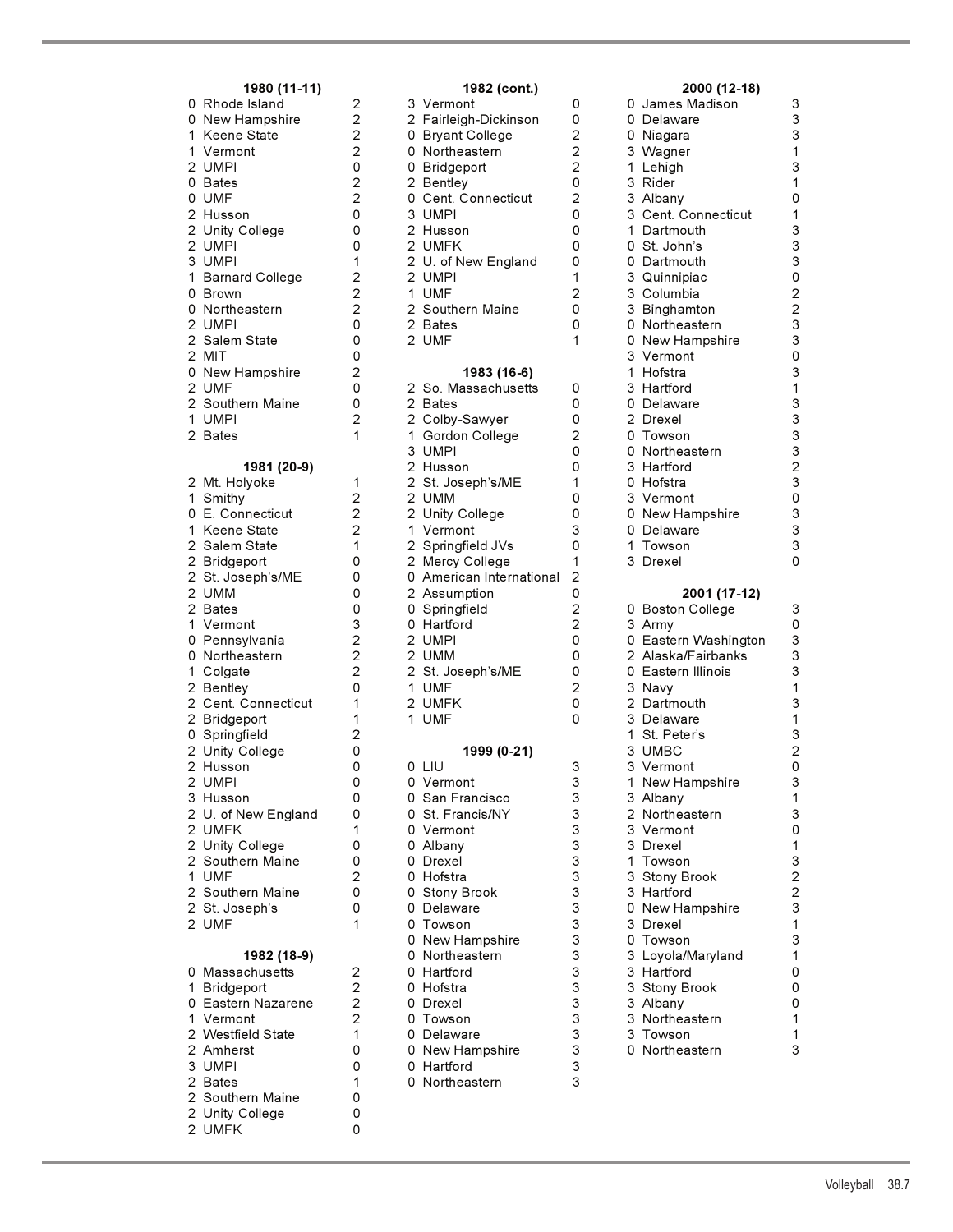| 3<br>St. Peter's<br>0<br>Temple              |
|----------------------------------------------|
| Niagara                                      |
| 3<br>3<br>Canisius                           |
| $\mathsf{O}$<br>Duquesne                     |
| 0<br>Texas/Arlington                         |
| 0<br><b>Bowling Green</b>                    |
| 0<br>Colorado                                |
| 3<br>Oakland U.                              |
| 0<br>Northeastern                            |
| 1<br>Georgia State                           |
| 0<br>Harvard                                 |
| $\mathbf 1$<br>Dartmouth                     |
| 3<br>Sacred Heart                            |
| 3<br>Fairleigh-Dickinson                     |
| $\overline{1}$<br><b>Boston College</b>      |
| 0<br>Albany                                  |
| 1<br>Binghamton                              |
| 1<br>New Hampshire                           |
| 0<br>Northeastern                            |
| Hartford                                     |
| 2<br>3<br>3<br>0<br><b>Stony Brook</b>       |
| Binghamton                                   |
| Albany                                       |
| 3<br>Hartford                                |
| 1<br><b>Stony Brook</b>                      |
| 1<br>Siena                                   |
| 0<br>Northeastern                            |
| 1<br>New Hampshire                           |
| 2003 (14-20)                                 |
| <b>SE Missouri State</b><br>3                |
| 3 Rhode Island<br>0 Penn State<br>0 Colorado |
|                                              |
|                                              |
| $\frac{1}{3}$<br>Sacred Heart                |
| 3<br>Quinnipiac                              |
| 3<br>3<br>Army                               |
| Chicago State                                |

- 
- 2 Chicago State
- 
- 

| 2002 (9-21)           |                |   | 2003 (cont.)        |                |    | 2004 (cont.)       |
|-----------------------|----------------|---|---------------------|----------------|----|--------------------|
| 3 St. Peter's         | 2              |   | 0 Connecticut       | 3              |    | 3 UMBC             |
| 0 Temple              | 3              |   | 2 UMBC              | 3              |    | 0 Stony Brook      |
| 3 Niagara             | $\overline{2}$ |   | 0 Connecticut       | 3              |    | 3 Hartford         |
| 3 Canisius            | 0              |   | 0 Florida Atlantic  | 3              |    | 3 Northeastern     |
| 0 Duquesne            | 3              |   | 3 Delaware State    | 0              |    | 3 Albany           |
| 0 Texas/Arlington     | 3              |   | 3 Alabama State     | 0              | 3  | Binghamton         |
| 0 Bowling Green       | 3              |   | 3 Coppin State      | 0              |    | 3 Northeastern     |
| 0 Colorado            | 3              |   | 0 Maryland/E. Shore | 3              |    | 2 Albany           |
| 3 Oakland U.          | 0              |   | 0 New Hampshire     | 3              |    | 0 Portland U.      |
| 0 Northeastern        | 3              |   | 1 Lehigh            | 3              |    | 0 Stony Brook      |
| 1 Georgia State       | 3              |   | 0 Albany            | 3              |    |                    |
| 0 Harvard             | 3              |   | 3 Hartford          | 2              |    | 2005 (11-13)       |
| 1 Dartmouth           | 3              | 1 | Binghamton          | 3              |    | 0 Rhode Island     |
| 3 Sacred Heart        | 0              |   | 0 UMBC              | 3              |    | 3 Fairfield        |
| 3 Fairleigh-Dickinson | 0              |   | 1 New Hampshire     | 3              |    | 1 Montana          |
| 1 Boston College      | 3              |   | 3 Hartford          | 0              | 1. | Syracuse           |
| 0 Albany              | 3              |   | 3 Stony Brook       | 0              |    | 0 Stanford         |
| 1 Binghamton          | 3              |   | 3 UMBC              | 0              |    | 0 Boston College   |
| 1 New Hampshire       | 3              |   | 0 Binghamton        | 3              |    | 0 Texas Christian  |
| 0 Northeastern        | 3              |   | 1 Albany            | 3              |    | 0 Minnesota        |
| 2 Hartford            | 3              |   | 3 Northeastern      | 2              |    | 3 Campbell         |
| 3 Stony Brook         | 0              |   |                     |                |    | 3 Harvard          |
| 3 Binghamton          | 0              |   | 2004 (17-11)        |                |    | 1 Dartmouth        |
| 0 Albany              | 3              |   | 3 Fairfield         | 2              |    | 3 New Hampshire    |
| 3 Hartford            | $\overline{2}$ |   | 0 Eastern Illinois  | 3              |    | 3 UMBC             |
| 1 Stony Brook         | 3              |   | 0 Boston College    | 3              |    | 3 Hartford         |
| 1 Siena               | 3              |   | 1 Portland State    | 3              |    | 2 Binghamton       |
| 0 Northeastern        | 3              |   | 0 Western Michigan  | 3              |    | 2 Stony Brook      |
| 1 New Hampshire       | 3              |   | 0 Marquette         | 3              |    | 0 Albany           |
|                       |                |   | 2 Rutgers           | 3              |    | 3 Hartford         |
| 2003 (14-20)          |                |   | 3 St. Peter's       | 0              |    | 3 New Hampshire    |
| 3 SE Missouri State   | 2              |   | 3 Army              | 0              |    | 3 UMBC             |
| 3 Rhode Island        | $\overline{c}$ |   | 3 Dartmouth         | $\overline{2}$ | 3  | Binghamton         |
| 0 Penn State          | 3              |   | 3 Sacred Heart      | 0              |    | 0 Albany           |
| 0 Colorado            | 3              |   | 3 Providence        | 0              |    | 3 Stony Brook      |
| 3 Sacred Heart        | 0              |   | 3 New Hampshire     | 2              | 1. | Binghamton         |
| 3 Quinnipiac          | 0              |   | 3 Stony Brook       | 0              |    |                    |
| 3 Army                | 0              |   | 3 UMBC              | 0              |    | 2006 (6-20)        |
| 3 Chicago State       | 1              |   | 2 Binghamton        | 3              |    | 1 Tennessee Tech   |
| 2 Portland State      | 3              |   | 0 Albany            | 3              |    | 0 Western Michigan |
| 2 Chicago State       | 3              |   | 0 Northeastern      | 3              |    | 0 Cincinnati       |
| 1 Denver              | 3              |   | 3 Hartford          | 0              |    | 2 Rutgers          |
| 2 Yale                | 3              |   | 3 New Hampshire     | 1              |    | 0 Kansas           |



|  | 2002 (9-21)           |                | 2003 (cont.)        |                | 2004 (cont.)       |                           |
|--|-----------------------|----------------|---------------------|----------------|--------------------|---------------------------|
|  | 3 St. Peter's         | $\overline{2}$ | 0 Connecticut       | 3              | 3 UMBC             | 0                         |
|  | 0 Temple              | 3              | 2 UMBC              | 3              | 0 Stony Brook      | 3                         |
|  | 3 Niagara             | 2              | 0 Connecticut       | 3              | 3 Hartford         | 0                         |
|  | 3 Canisius            | 0              | 0 Florida Atlantic  | 3              | 3 Northeastern     | 1                         |
|  | 0 Duquesne            | 3              | 3 Delaware State    | 0              | 3 Albany           | $\overline{c}$            |
|  | 0 Texas/Arlington     | 3              | 3 Alabama State     | 0              | 3 Binghamton       | $\overline{c}$            |
|  | 0 Bowling Green       | 3              | 3 Coppin State      | 0              | 3 Northeastern     | $\overline{c}$            |
|  | 0 Colorado            | 3              | 0 Maryland/E. Shore | 3              | 2 Albany           | 3                         |
|  | 3 Oakland U.          | 0              | 0 New Hampshire     | 3              | 0 Portland U.      | $\ensuremath{\mathsf{3}}$ |
|  | 0 Northeastern        | 3              | 1 Lehigh            | 3              | 0 Stony Brook      | 3                         |
|  | 1 Georgia State       | 3              | 0 Albany            | 3              |                    |                           |
|  | 0 Harvard             | 3              | 3 Hartford          | $\overline{2}$ | 2005 (11-13)       |                           |
|  | 1 Dartmouth           | 3              | 1 Binghamton        | 3              | 0 Rhode Island     | 3                         |
|  | 3 Sacred Heart        | 0              | 0 UMBC              | 3              | 3 Fairfield        | $\overline{2}$            |
|  | 3 Fairleigh-Dickinson | 0              | 1 New Hampshire     | 3              | 1 Montana          | 3                         |
|  | 1 Boston College      | 3              | 3 Hartford          | 0              | 1 Syracuse         | 3                         |
|  | 0 Albany              | 3              | 3 Stony Brook       | 0              | 0 Stanford         | 3                         |
|  | 1 Binghamton          | 3              | 3 UMBC              | 0              | 0 Boston College   | 3                         |
|  | 1 New Hampshire       | 3              | 0 Binghamton        | 3              | 0 Texas Christian  | 3                         |
|  | 0 Northeastern        | 3              | 1 Albany            | 3              | 0 Minnesota        | 3                         |
|  | 2 Hartford            | 3              | 3 Northeastern      | $\overline{2}$ | 3 Campbell         | 1                         |
|  | 3 Stony Brook         | 0              |                     |                | 3 Harvard          | 1                         |
|  | 3 Binghamton          | 0              | 2004 (17-11)        |                | 1 Dartmouth        | 3                         |
|  | 0 Albany              | 3              | 3 Fairfield         | $\overline{c}$ | 3 New Hampshire    | 0                         |
|  | 3 Hartford            | 2              | 0 Eastern Illinois  | 3              | 3 UMBC             | $\mathsf{O}\xspace$       |
|  | 1 Stony Brook         | 3              | 0 Boston College    | 3              | 3 Hartford         | 0                         |
|  | 1 Siena               | 3              | 1 Portland State    | 3              | 2 Binghamton       | 3                         |
|  | 0 Northeastern        | 3              | 0 Western Michigan  | 3              | 2 Stony Brook      | 3                         |
|  | 1 New Hampshire       | 3              | 0 Marquette         | 3              | 0 Albany           | 3                         |
|  |                       |                | 2 Rutgers           | 3              | 3 Hartford         | 0                         |
|  | 2003 (14-20)          |                | 3 St. Peter's       | 0              | 3 New Hampshire    | $\mathsf{O}\xspace$       |
|  | 3 SE Missouri State   | 2              | 3 Army              | 0              | 3 UMBC             | 1                         |
|  | 3 Rhode Island        | $\overline{2}$ | 3 Dartmouth         | 2              | 3 Binghamton       | 1                         |
|  | 0 Penn State          | 3              | 3 Sacred Heart      | 0              | 0 Albany           | 3                         |
|  | 0 Colorado            | 3              | 3 Providence        | 0              | 3 Stony Brook      | 0                         |
|  | 3 Sacred Heart        | 0              | 3 New Hampshire     | $\overline{2}$ | 1 Binghamton       | 3                         |
|  | 3 Quinnipiac          | 0              | 3 Stony Brook       | 0              |                    |                           |
|  | 3 Army                | 0              | 3 UMBC              | 0              | 2006 (6-20)        |                           |
|  | 3 Chicago State       | 1              | 2 Binghamton        | 3              | 1 Tennessee Tech   | 3                         |
|  | 2 Portland State      | 3              | 0 Albany            | 3              | 0 Western Michigan | $\ensuremath{\mathsf{3}}$ |
|  | 2 Chicago State       | 3              | 0 Northeastern      | 3              | 0 Cincinnati       | 3                         |
|  | 1 Denver              | 3              | 3 Hartford          | 0              | 2 Rutgers          | 3                         |
|  | $2$ Vale              | C              | 3 New Hampehire     | 1              | n Kansas           | $\mathbf{z}$              |

| Denver | 3 | 3 Hartford      | 0 | 2 Rutgers       | 3                         |
|--------|---|-----------------|---|-----------------|---------------------------|
| 2 Yale | 3 | 3 New Hampshire |   | 0 Kansas        | 3                         |
|        |   |                 |   | 1 Temple        | 3                         |
|        |   |                 |   | 0 Tulsa         | 3                         |
|        |   |                 |   | 2 Fordham       | 3                         |
|        |   |                 |   | 3 NJIT          | 0                         |
|        |   |                 |   | 3 St. Peter's   | 0                         |
|        |   |                 |   | 0 Dartmouth     | 3                         |
|        |   |                 |   | 1 Harvard       | $\ensuremath{\mathsf{3}}$ |
|        |   |                 |   | 0 Northeastern  | 3                         |
|        |   |                 |   | 3 New Hampshire | 0                         |
|        |   |                 |   | 3 Hartford      | 0                         |
|        |   |                 |   | 1 UMBC          | 3                         |
|        |   |                 |   | 1 Stony Brook   | 3                         |
|        |   |                 |   | 1 Albany        | 3                         |
|        |   |                 |   | 2 Binghamton    | 3                         |
|        |   |                 |   | 1 LIU           | 3                         |
|        |   |                 |   | 3 Stony Brook   |                           |
|        |   |                 |   | 3 Hartford      |                           |
|        |   |                 |   | 1 Albany        | 3                         |
|        |   |                 |   | 2 New Hampshire | 3                         |

1 UMBC 3<br>1 Binghamton 3

### 38.8 Volleyball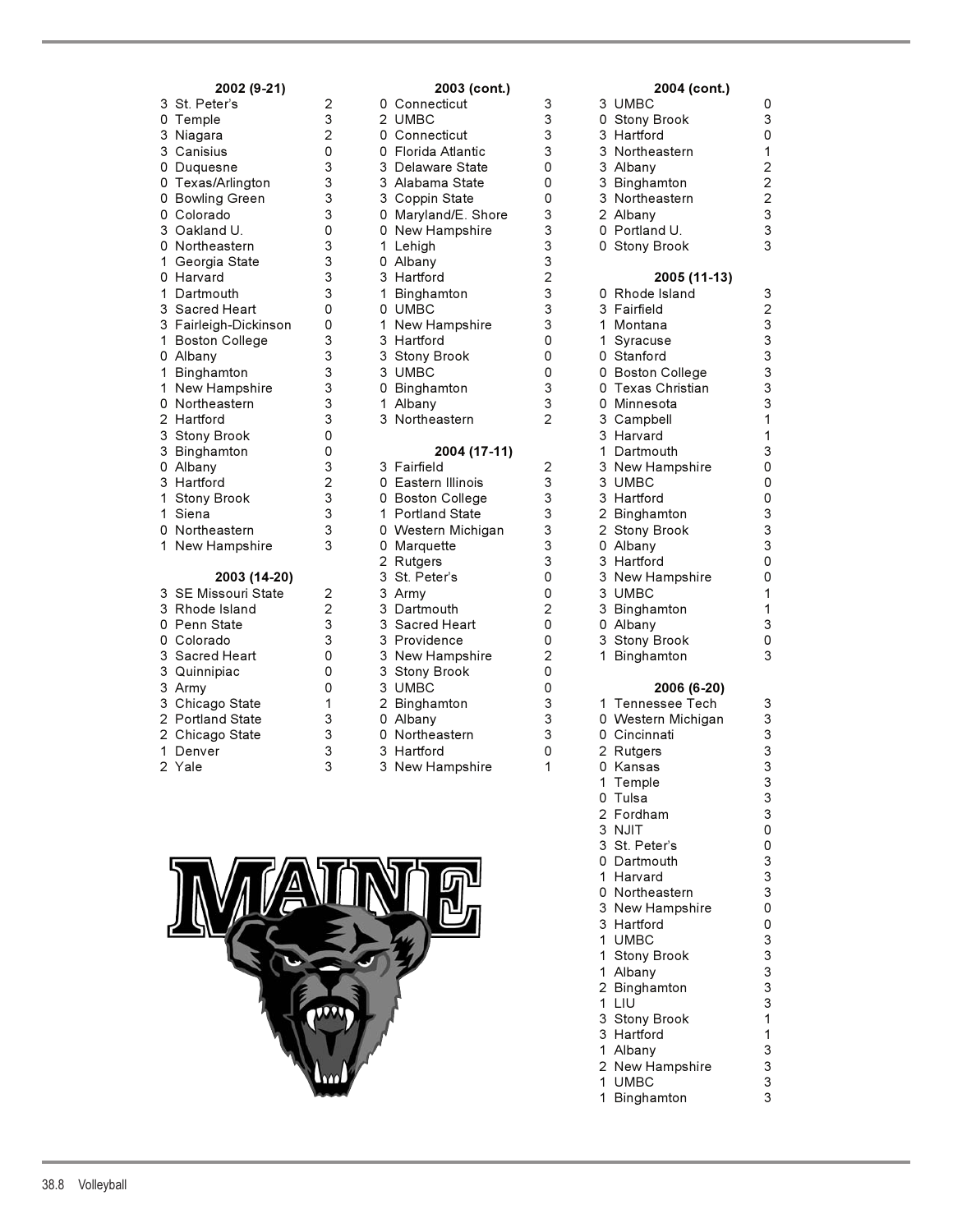# **STATISTICAL LEADERS**

**(Recorded Since 1999)**

|      | <b>ATTACK PERCENTAGE</b> |      |      | <b>KILLS</b>         |                 |
|------|--------------------------|------|------|----------------------|-----------------|
| 1999 | Dana Haeger              | .079 | 1999 | Dana Haeger          | 64              |
| 2000 | Leah Voss                | .293 | 2000 | Leah Voss            | 507             |
| 2001 | Claire Poliquin          | .291 | 2001 | Leah Voss            | 433             |
| 2002 | Claire Poliquin          | .297 | 2002 | Leah Guidinger       | 359             |
| 2003 | Sarah Beasley            | .353 | 2003 | Leah Guidinger       | 404             |
| 2004 | Shannan Fotter           | .340 | 2004 | Kaili Jordan         | 380             |
| 2005 | Shannan Fotter           | .300 | 2005 | Shannan Fotter       | 289             |
| 2006 | <b>Shelly Seipp</b>      | .251 | 2006 | Jessica Allman       | 288             |
|      | <b>ASSISTS</b>           |      |      | <b>SERVICE ACES</b>  |                 |
| 1999 | Leslie Taylor            | 54   | 1999 | Jaimie Moores        | 10 <sup>°</sup> |
| 2000 | Cheryl Elliott           | 1138 | 2000 | Cheryl Elliott       | 50              |
| 2001 | Cheryl Elliott           | 1279 | 2001 | Leah Voss            | 42              |
| 2002 | Carmen Gabriel           | 931  | 2002 | Carmen Gabriel       | 34              |
| 2003 | <b>Shelley Seipp</b>     | 908  | 2003 | <b>Shelley Seipp</b> | 41              |
| 2004 | <b>Shelley Seipp</b>     | 1129 | 2004 | <b>Shelley Seipp</b> | 46              |
| 2005 | <b>Shelley Seipp</b>     | 994  | 2005 | <b>Shelley Seipp</b> | 52              |
| 2006 | <b>Shelley Seipp</b>     | 970  | 2006 | <b>Shelley Seipp</b> | 54              |
|      | <b>BLOCKS</b>            |      |      | <b>DIGS</b>          |                 |
| 1999 | Dana Haeger              | 18   | 1999 | Dana Haeger          | 129             |
| 2000 | Claire Poliquin          | 87   | 2000 | Leah Voss            | 417             |
| 2001 | Adrienne Poplawski       | 96   | 2001 | Leah Voss            | 333             |
| 2002 | Claire Poliquin          | 83   | 2002 | Carmen Gabriel       | 318             |
| 2003 | Shannan Fotter           | 119  | 2003 | Kaili Jordan         | 314             |
| 2004 | Shannan Fotter           | 111  | 2004 | Jody Connacher       | 373             |
| 2005 | Amy Lawson               | 69   | 2005 | Jody Connacher       | 339             |
| 2006 | Amy Lawson               | 57   | 2006 | Lindsay Allman       | 320             |

## **INDIVIDUAL RECORDS**

### **KILLS**

Match: 31 (Leah Voss, 2000 vs. Drexel) Season: 507 (Leah Voss, 2000)

#### **ATTACK PERCENTAGE**

Match: .714 (Shannan Fotter, 2005 vs. Campbell) Season: .353 (Sarah Beasley, 2003)

#### **ASSISTS**

Match: 68 (Cheryl Elliott, 2001 vs. Northeastern) Season: 1,279 (Cheryl Elliott, 2001)

### **SERVICE ACES**

Match: 8 (Kalli Jordna, 2004 vs. Hartford) Season: 54 (Shelley Seipp, 2006)

#### **DIGS**

Match: 39 (Jody Connacher, 2004 vs. Fairfield) Season: 417 (Leah Voss, 2000)

#### **BLOCKS**

Match: 10 (Carmen Gabriel, 2004 vs. Fairfield) Season: 119 (Shannan Fotter, 2003)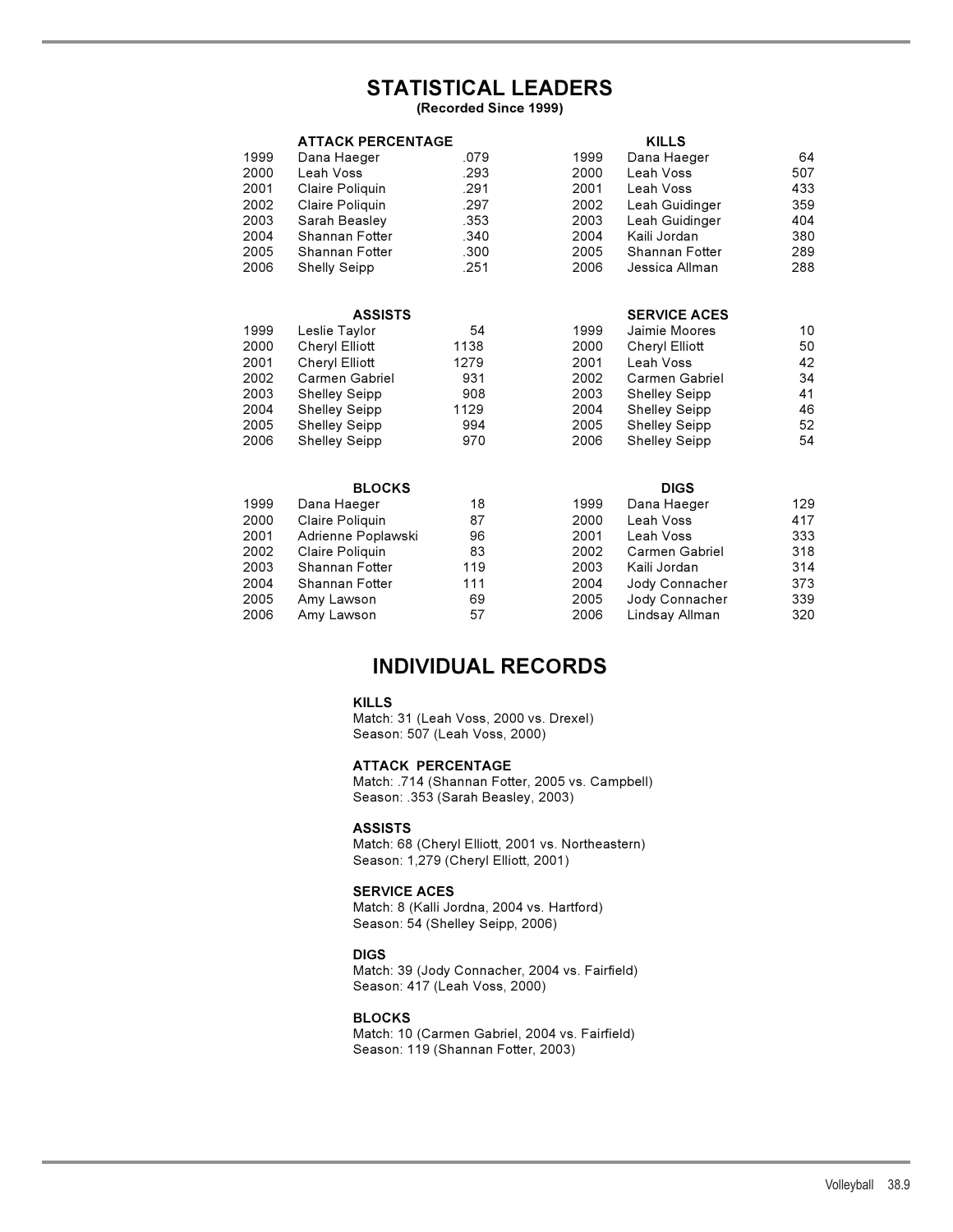**AMERICA EAST** *The America East Conference began championship competition in volleyball in the fall of 1991. Charter members were Drexel and Northeastern Universities and the Universities of Delaware, Hartford, and Vermont. Hofstra U. became a conference member in 1994. The U. of New Hampshire and Towson U. became members in 1995.*

*The U. of Vermont did not compete in the 1999 season and dropped the sport following the 2000 season. The U. of MAINE became a member in 1999. The U. of Delaware and Hofstra U. resigned following the 2000 season. Albany and Stony Brook Universities became members in 2001. Binghamton U. became a member in 2002. The U. of Maryland at Baltimore County became a member in 2003. Northeastern University resigned following the 2004 season. Annual regular season and tournament standings for each season are listed below.*

#### *\*Conference Champion*

|               | 1991     | 1992     | 1993     | 1994                  | 1995     | 1996     | 1997     | 1998     | 1999     | 2000     |
|---------------|----------|----------|----------|-----------------------|----------|----------|----------|----------|----------|----------|
|               |          |          |          | <b>Regular Season</b> |          |          |          |          |          |          |
| Delaware      | $2 - 2$  | $3 - 1$  | $3 - 1$  | $5-0$                 | $7-0$    | $5 - 2$  | $11 - 3$ | $8 - 6$  | $7 - 7$  | $8 - 8$  |
| Drexel        | $3 - 1$  | $1 - 3$  | $2 - 2$  | $3-2$                 | $2 - 5$  | $5 - 2$  | $8 - 6$  | $3 - 11$ | $3 - 11$ | $4 - 12$ |
| Hartford      | $1 - 3$  | $2 - 2$  | $4 - 0$  | $2 - 3$               | $4 - 3$  | $2 - 5$  | $2 - 12$ | $3 - 11$ | $6 - 8$  | $3 - 13$ |
| Hofstra       |          | ----     | ----     | $4 - 1$               | $6 - 1$  | $5-2$    | $12 - 2$ | $11 - 3$ | $13 - 1$ | $16 - 0$ |
| <b>MAINE</b>  |          |          |          | ----                  | ----     | ----     |          |          | $0 - 14$ | $5 - 11$ |
| New Hampshire |          | ----     | ----     | ----                  | $0 - 7$  | $1 - 6$  | $11 - 3$ | $14 - 0$ | $12 - 2$ | $13 - 3$ |
| Northeastern  | $4 - 0$  | $3 - 1$  | $1 - 3$  | $1 - 4$               | $3 - 4$  | $4 - 3$  | $6 - 8$  | $10 - 4$ | $10 - 4$ | $12 - 4$ |
| Towson        | ----     | ----     | ----     | ----                  | $5 - 2$  | $6 - 1$  | $6 - 8$  | $7 - 7$  | $5 - 9$  | $11 - 5$ |
| Vermont       | $0 - 4$  | $1 - 3$  | $0 - 4$  | $0 - 5$               | $1-6$    | $0 - 7$  | $0 - 14$ | $0 - 14$ | -------- | $0 - 16$ |
|               |          |          |          | Tournament            |          |          |          |          |          |          |
| Delaware      | $1 - 2$  | $3 - 1*$ | $4-2$    | $4 - 1*$              | $1 - 1$  | $2 - 1$  | $0 - 1$  | $0 - 1$  | $0 - 1$  |          |
| Drexel        | $3 - 1*$ | $4-2$    | $1 - 2$  | $3-2$                 | $0 - 1$  | $1 - 1$  | $0 - 1$  |          |          |          |
| Hartford      | $2 - 2$  | $0 - 2$  | $3 - 1*$ | $2 - 2$               | $0 - 1$  | $0 - 1$  |          |          |          |          |
| Hofstra       |          |          | ----     | $2 - 2$               | $2 - 0*$ | $2 - 0*$ | $2 - 0*$ | $1 - 1$  | $2 - 0*$ | $2 - 0*$ |
| <b>MAINE</b>  |          | ----     |          |                       |          |          |          |          |          |          |
| New Hampshire | ----     | ----     | ----     | ----                  | ----     | ----     | $1 - 1$  | $2 - 0*$ | $1 - 1$  | $1 - 1$  |
| Northeastern  | $3-2$    | $1 - 2$  | $1 - 2$  | $0 - 2$               | $1 - 1$  | $0 - 1$  |          | $0 - 1$  | $0 - 1$  | $0 - 1$  |
| Towson        |          | ----     | ----     | ----                  | $1 - 1$  | $0 - 1$  |          |          |          | $0 - 1$  |
| Vermont       | $0 - 2$  | $1 - 2$  | $0 - 2$  | $0 - 2$               |          |          |          |          |          |          |

|                                  | 2001                         | 2002                        | 2003                  | 2004                                                                                                                                                                                                                                                                                                                                                                 | 2005                                            | 2006     |
|----------------------------------|------------------------------|-----------------------------|-----------------------|----------------------------------------------------------------------------------------------------------------------------------------------------------------------------------------------------------------------------------------------------------------------------------------------------------------------------------------------------------------------|-------------------------------------------------|----------|
|                                  |                              |                             | <b>Regular Season</b> |                                                                                                                                                                                                                                                                                                                                                                      |                                                 |          |
| Albany<br>Binghamton<br>Drexel   | $1 - 13$<br>--------<br>4-10 | --------                    | 5-7 9-5<br>-------    | $13 - 1$<br>$3 - 9$ $5 - 9$ $7 - 7$<br>-------                                                                                                                                                                                                                                                                                                                       | $11 - 1$ 10 - 2<br>$10 - 2$ $9 - 3$<br>-------- |          |
| Hartford<br>MAINE                |                              | $9 - 5$ $3 - 9$ $5 - 9$     |                       | 3-11 3-9 2-12 0-14                                                                                                                                                                                                                                                                                                                                                   | $0 - 12$<br>$10-4$ $8-4$ $4-8$                  | $0 - 12$ |
| New Hampshire<br>Northeastern    |                              |                             |                       | 11-3 11-1 12-2 5-9 4-8 6-6<br>11-3 10-2 10-4 11-3                                                                                                                                                                                                                                                                                                                    | ---------                                       |          |
| Stony Brook<br>Towson            | 13-1                         | ________                    | --------              | 4-10 7-5 10-4 6-8 5-7 6-6<br>--------                                                                                                                                                                                                                                                                                                                                | --------                                        |          |
| UMBC                             |                              |                             | $3-11$                | 4-10                                                                                                                                                                                                                                                                                                                                                                 | 4-8                                             | $7 - 5$  |
|                                  |                              |                             | Tournament            |                                                                                                                                                                                                                                                                                                                                                                      |                                                 |          |
| Albany<br>Binghamton<br>Hartford |                              | ________                    |                       | $0-1$ $0-1$ $2-0$ * $0-1$ $2-0$ *<br>$\frac{1}{2}$ $\frac{1}{2}$ $\frac{1}{2}$ $\frac{1}{2}$ $\frac{1}{2}$ $\frac{1}{2}$ $\frac{1}{2}$ $\frac{1}{2}$ $\frac{1}{2}$ $\frac{1}{2}$ $\frac{1}{2}$ $\frac{1}{2}$ $\frac{1}{2}$ $\frac{1}{2}$ $\frac{1}{2}$ $\frac{1}{2}$ $\frac{1}{2}$ $\frac{1}{2}$ $\frac{1}{2}$ $\frac{1}{2}$ $\frac{1}{2}$ $\frac{1}{2}$<br>-------- |                                                 |          |
| MAINE<br>New Hampshire           | $1 - 1$                      | $0 - 1$ $2 - 0^*$ $2 - 0^*$ |                       | --------                                                                                                                                                                                                                                                                                                                                                             | ----------                                      |          |
| Northeastern<br>Stony Brook      |                              |                             |                       | 2-0* 0-1 1-1 0-1<br>-------- 1-1 0-1 ------- 1-1 0-1                                                                                                                                                                                                                                                                                                                 |                                                 |          |
| Towson<br>UMBC                   | $0 - 1$                      | ---------                   |                       | -------- -------- -------- --------- 1-1                                                                                                                                                                                                                                                                                                                             |                                                 |          |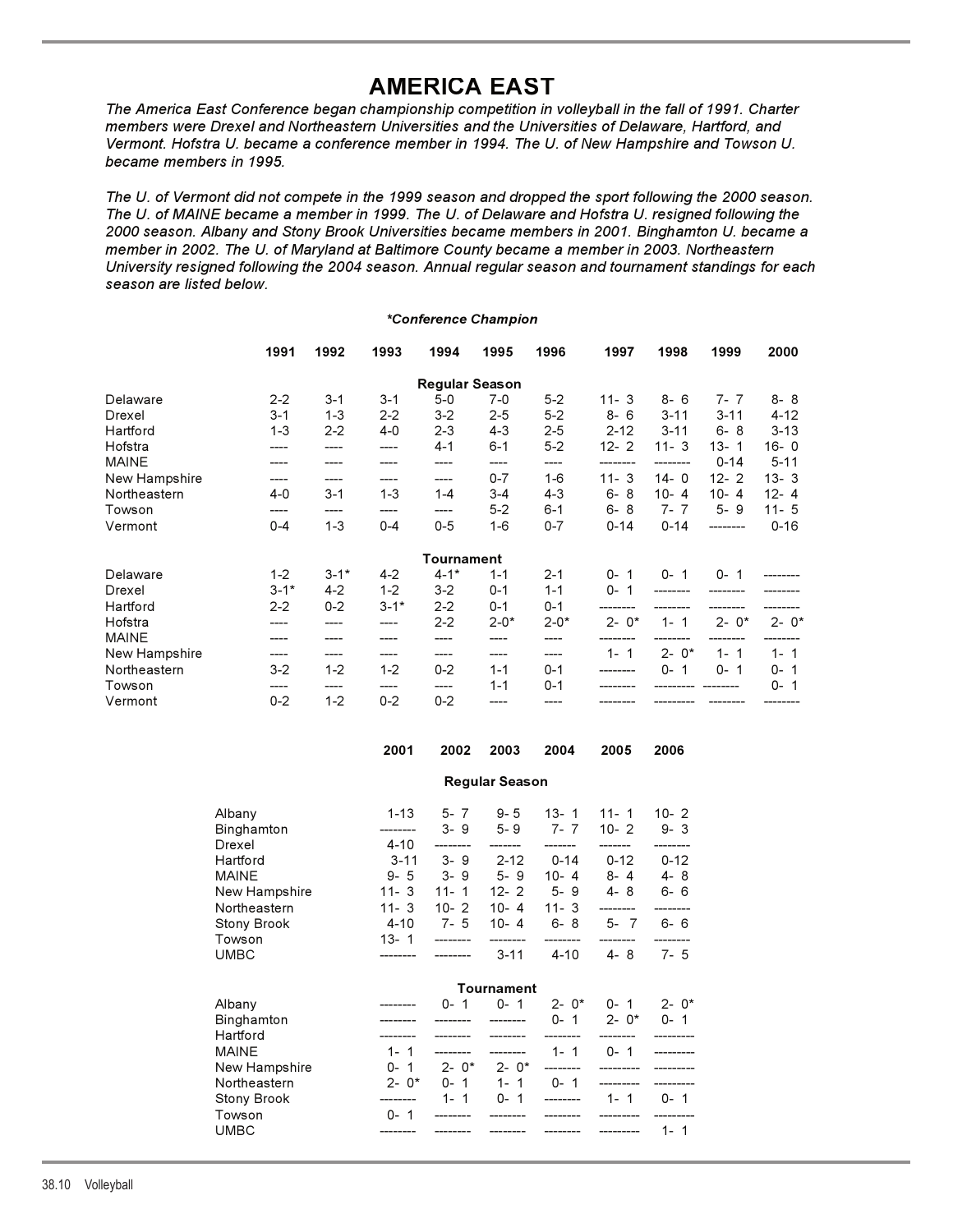

#### **1981 MAINE SQUAD**

**It was another winning season for Maine in the fall of 1981 as the Bears won 20 of 29 matches. Front Row, left to right: Heidi Flewelling, Co-Capts. Linda Scibilia and Kamma Christensen, Beth Nitschke, and Carolyn Hicks. Standin, left to right: Coach Janet Anderson, Heather Khan, Kellyann Linn, Lisa Debruyckere, Pam Desroches, Linda Kaczor, Gwyn Williams, and Trainer Sherry Blais.**



### **1975 UM VOLLEYBALL TEAM**

**The 1975 season proved to be another successful run for the Black Bears as they won 20 of 24 matches. Left to right: Theresa Karkos, Nickolette Higgins, Elizabeth Desroches, Diane Westman, Capt. Pat Hamilton, Barb Cummings, Pam Perry, Louann Krebs, Renea Deighton, Kim Boyer, and Teresa Brownewell. Absent: Coach Janet Anderson.**